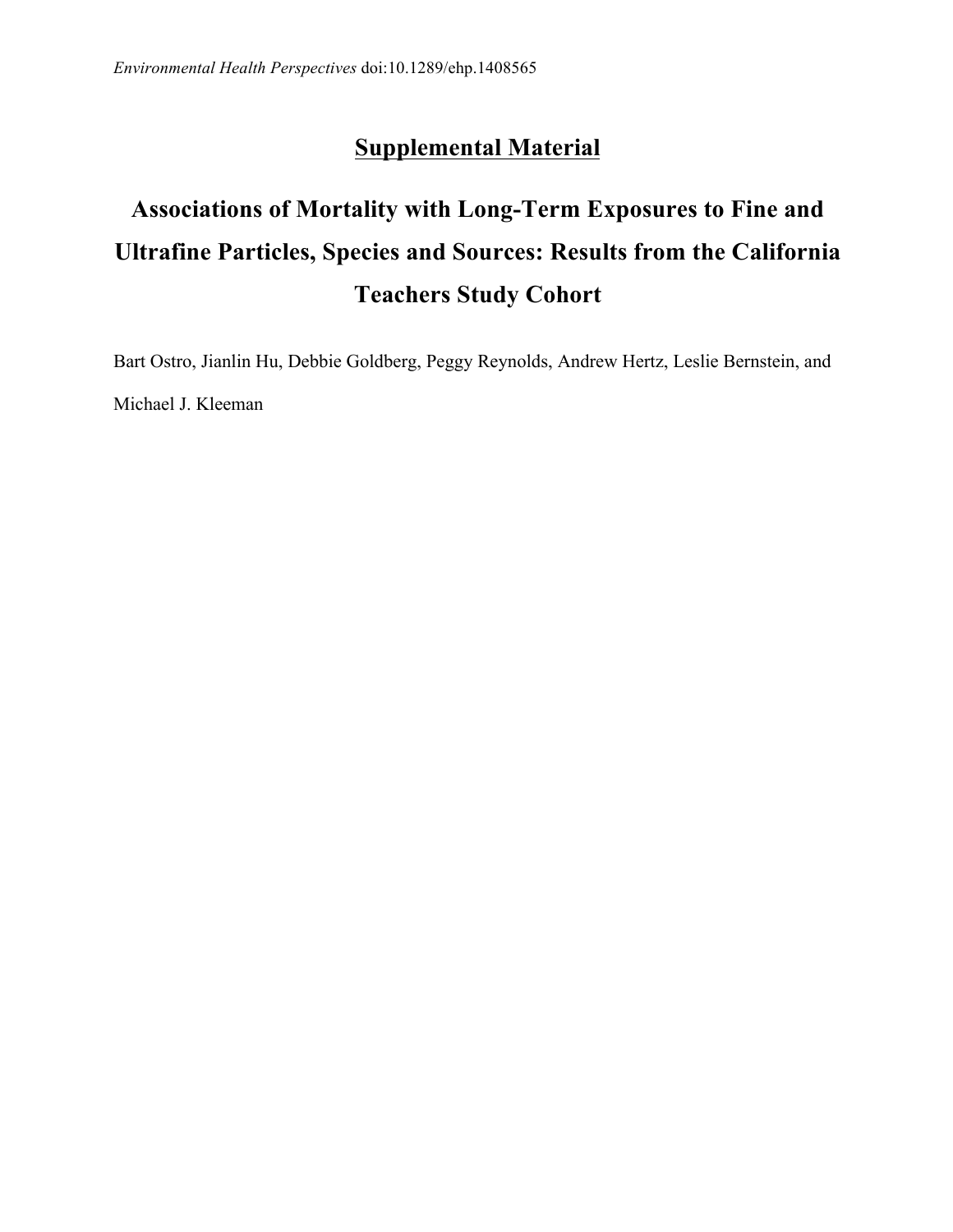| <b>Exposure</b> | <b>Mass</b> | Cu   | EC   | Fe   | Mn                       | <b>Oth Mtl</b>           | <b>Nit</b> | OC                       | <b>Oth Spc</b>           | S_ant                    | S_bio                    |
|-----------------|-------------|------|------|------|--------------------------|--------------------------|------------|--------------------------|--------------------------|--------------------------|--------------------------|
| Mass            | ۰           |      |      |      |                          |                          |            |                          |                          |                          |                          |
| Cu              | 0.64        | ٠.   |      |      |                          |                          |            |                          |                          |                          |                          |
| EC              | 0.74        | 0.44 | ۰    |      |                          |                          |            |                          |                          |                          |                          |
| Fe              | 0.86        | 0.69 | 0.58 | ۰    |                          |                          |            |                          |                          |                          |                          |
| Mn              | 0.83        | 0.74 | 0.55 | 0.96 | $\overline{\phantom{0}}$ |                          |            |                          |                          |                          |                          |
| Oth Mtl         | 0.85        | 0.68 | 0.56 | 1.00 | 0.95                     | $\overline{\phantom{0}}$ |            |                          |                          |                          |                          |
| Nit             | 0.81        | 0.65 | 0.55 | 0.80 | 0.79                     | 0.81                     |            |                          |                          |                          |                          |
| ОC              | 0.73        | 0.38 | 0.90 | 0.52 | 0.49                     | 0.49                     | 0.43       | $\overline{\phantom{0}}$ |                          |                          |                          |
| Oth Spc         | 0.83        | 0.70 | 0.48 | 0.97 | 0.94                     | 0.98                     | 0.80       | 0.42                     | $\overline{\phantom{a}}$ |                          |                          |
| S ant           | 0.76        | 0.51 | 0.54 | 0.62 | 0.61                     | 0.61                     | 0.84       | 0.42                     | 0.59                     | $\overline{\phantom{0}}$ |                          |
| S bio           | 0.62        | 0.53 | 0.38 | 0.65 | 0.65                     | 0.65                     | 0.75       | 0.33                     | 0.66                     | 0.79                     | $\overline{\phantom{a}}$ |

Table S1. Correlations between PM<sub>2.5</sub> and various chemical species calculated from model predictions.

Oth Mtl = Other metals; Oth Spc = Other species; Nit = Nitrate; S\_ant = anthropogenic; S\_bio = biogenic secondary organics.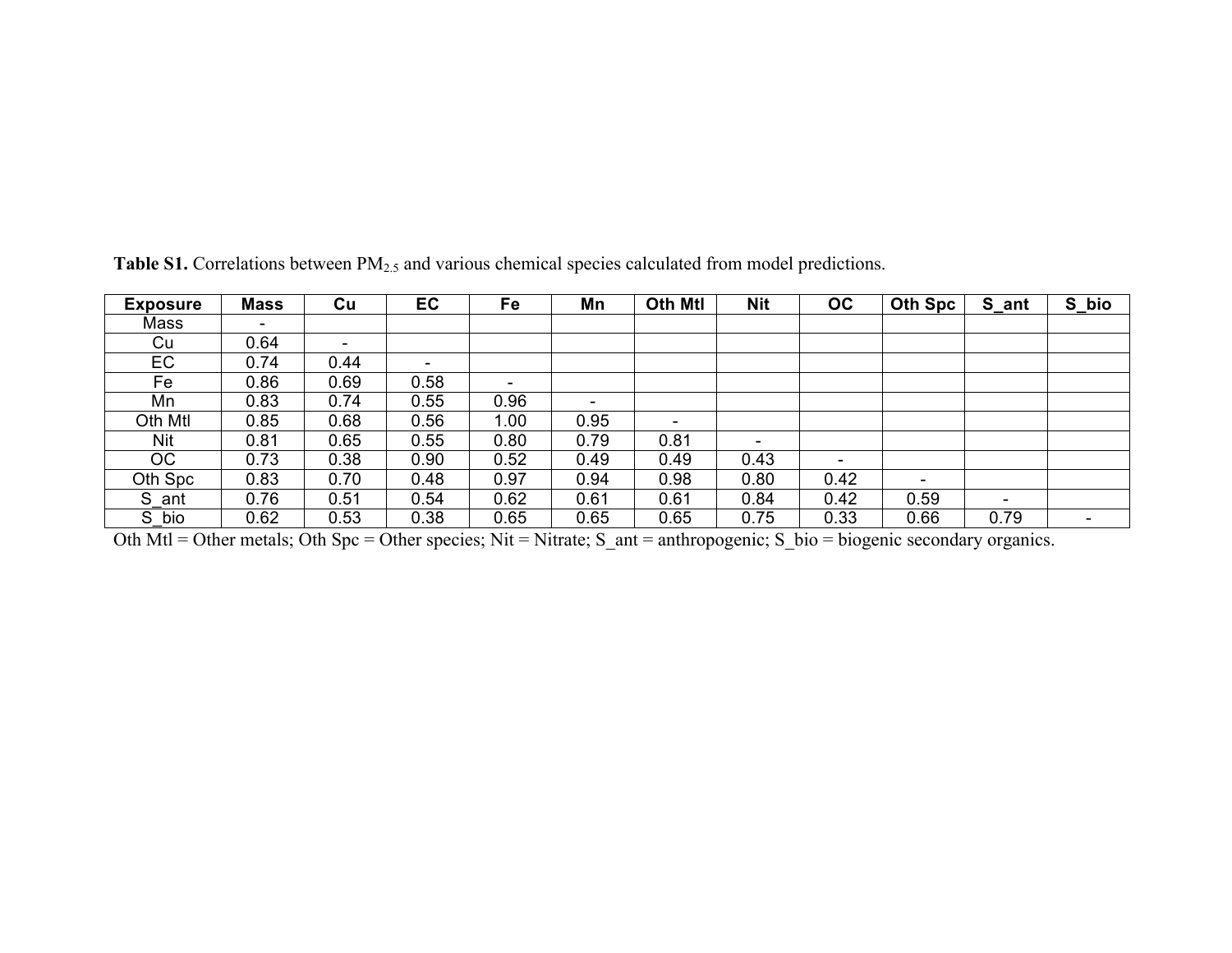| <b>Exposure</b> | <b>Mass</b>              | Cu                       | EC                       | Fe                       | Mn                       | <b>Oth Mtl</b>           | <b>Nit</b>               | <b>OC</b>                | Oth Spc | S_ant | S_bio |
|-----------------|--------------------------|--------------------------|--------------------------|--------------------------|--------------------------|--------------------------|--------------------------|--------------------------|---------|-------|-------|
| Mass            | -                        |                          |                          |                          |                          |                          |                          |                          |         |       |       |
| Cu              | 0.48                     | $\overline{\phantom{0}}$ |                          |                          |                          |                          |                          |                          |         |       |       |
| EC              | 0.74                     | 0.19                     | $\overline{\phantom{0}}$ |                          |                          |                          |                          |                          |         |       |       |
| Fe              | 0.77                     | 0.64                     | 0.69                     | $\overline{\phantom{0}}$ |                          |                          |                          |                          |         |       |       |
| Mn              | 0.27                     | 0.50                     | 0.19                     | 0.63                     | $\overline{\phantom{0}}$ |                          |                          |                          |         |       |       |
| Oth Mtl         | 0.94                     | 0.71                     | 0.70                     | 0.86                     | 0.34                     | $\overline{\phantom{a}}$ |                          |                          |         |       |       |
| Nit             | $\overline{\phantom{0}}$ | $\overline{\phantom{0}}$ | $\overline{\phantom{0}}$ | ۰                        | $\overline{\phantom{a}}$ | $\overline{\phantom{0}}$ | $\overline{\phantom{0}}$ |                          |         |       |       |
| OC              | 0.99                     | 0.48                     | 0.67                     | 0.73                     | 0.25                     | 0.42                     | $\overline{\phantom{a}}$ | $\overline{\phantom{a}}$ |         |       |       |
| Oth Spc         | 0.71                     | 0.87                     | 0.62                     | 0.81                     | 0.40                     | 0.93                     | $\overline{\phantom{a}}$ | 0.68                     |         |       |       |
| S ant           | 0.64                     | 0.37                     | 0.40                     | 0.53                     | 0.20                     | 0.88                     | $\overline{\phantom{a}}$ | 0.62                     | 0.41    | ۰     |       |
| S<br>bio        | 0.70                     | 0.22                     | 0.42                     | 0.56                     | 0.15                     | 0.62                     | $\overline{\phantom{a}}$ | 0.69                     | 0.34    | 0.75  |       |

**Table S2.** Correlations between UF and various chemical species calculated from model predictions.

Oth Mtl = Other metals; Oth Spc = Other species; Nit = Nitrate; S\_ant = anthropogenic; S\_bio = biogenic secondary organics.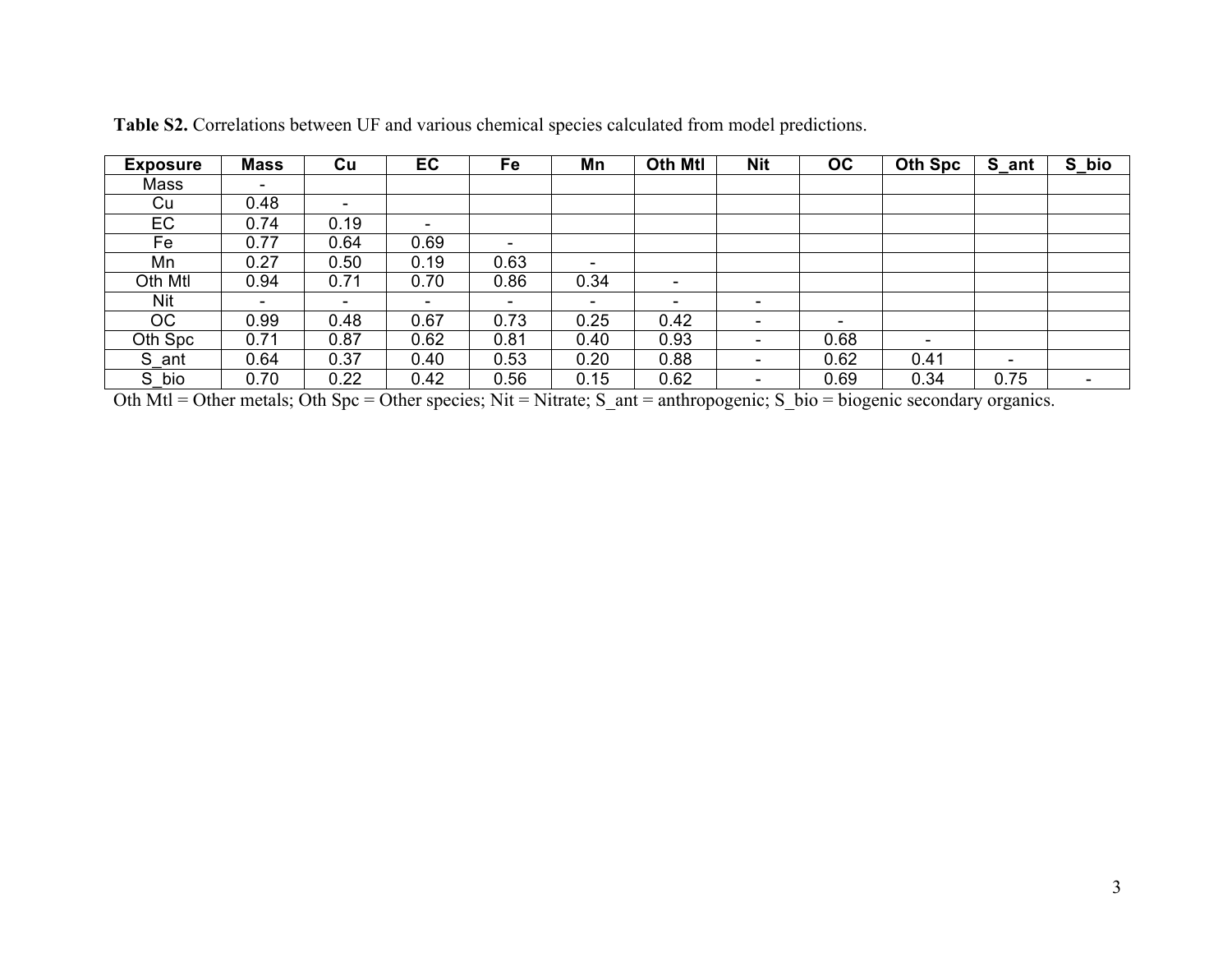| <b>Exposure</b>                                                                                                                          | <b>IQR</b><br>$(\mu g/m^3)$ | <b>All-cause</b><br>mortality | p-value | Cardiovascular<br>mortality | p-value | <b>Pulmonary</b><br>mortality | p-value |  |  |  |
|------------------------------------------------------------------------------------------------------------------------------------------|-----------------------------|-------------------------------|---------|-----------------------------|---------|-------------------------------|---------|--|--|--|
|                                                                                                                                          |                             | HR <sup>a</sup> (95% CI)      |         | HR <sup>a</sup> (95% CI)    |         | HR <sup>a</sup> (95% CI)      |         |  |  |  |
| <b>Pollutant</b>                                                                                                                         |                             |                               |         |                             |         |                               |         |  |  |  |
| Mass                                                                                                                                     | 9.6                         | 1.01 (0.98, 1.05)             | 0.47    | 1.05(0.99, 1.12)            | 0.10    | 0.99(0.90, 1.09)              | 0.87    |  |  |  |
| Cu                                                                                                                                       | 0.4 <sup>b</sup>            | 1.00 (0.98, 1.03)             | 0.77    | 1.02(0.98, 1.06)            | 0.32    | 1.00(0.94, 1.08)              | 0.92    |  |  |  |
| Fe                                                                                                                                       | 0.2                         | 1.00 (0.97, 1.04)             | 0.83    | 1.00(0.95, 1.06)            | 0.93    | 0.99(0.90, 1.09)              | 0.87    |  |  |  |
| Mn                                                                                                                                       | 4.0 <sup>b</sup>            | 1.00 (0.96, 1.03)             | 0.80    | 1.00(0.95, 1.06)            | 0.98    | 0.98(0.90, 1.08)              | 0.72    |  |  |  |
| <b>Nitrate</b>                                                                                                                           | 3.9                         | 1.03 (0.99, 1.08)             | 0.13    | 1.10(1.02, 1.18)            | < 0.01  | 1.02(0.90, 1.14)              | 0.80    |  |  |  |
| <b>EC</b>                                                                                                                                | 0.8                         | 1.00 (0.97, 1.04)             | 0.95    | 1.04(0.98, 1.09)            | 0.22    | 1.00(0.91, 1.09)              | 0.96    |  |  |  |
| OC                                                                                                                                       | 2.8                         | 1.00 (0.97, 1.04)             | 0.92    | 1.01(0.96, 1.07)            | 0.66    | 0.99(0.90, 1.09)              | 0.83    |  |  |  |
| Other compounds                                                                                                                          | 1.4                         | 1.01 (0.98, 1.04)             | 0.46    | 1.01(0.96, 1.06)            | 0.61    | 1.01(0.93, 1.09)              | 0.85    |  |  |  |
| Other metals <sup>c</sup>                                                                                                                | 0.5                         | 1.01 (0.97, 1.05)             | 0.63    | 1.01(0.95, 1.07)            | 0.69    | 1.00(0.90, 1.10)              | 0.92    |  |  |  |
| SOA biogenic                                                                                                                             | 0.1                         | 1.03 (0.99, 1.06)             | 0.10    | 1.04 (0.98, 1.09)           | 0.18    | 1.05(0.96, 1.15)              | 0.26    |  |  |  |
| SOA anthropogenic                                                                                                                        | 0.1                         | 1.02 (0.98, 1.06)             | 0.41    | 1.06(0.99, 1.13)            | 0.10    | 1.00(0.89, 1.12)              | 0.99    |  |  |  |
| <b>Sources of primary particles</b>                                                                                                      |                             |                               |         |                             |         |                               |         |  |  |  |
| On-road gasoline                                                                                                                         | 0.3                         | 0.99(0.95, 1.02)              | 0.46    | 1.01(0.96, 1.07)            | 0.60    | 0.94(0.86, 1.03)              | 0.21    |  |  |  |
| Off-road gasoline                                                                                                                        | 0.2                         | 0.99(0.96, 1.03)              | 0.65    | 1.03 (0.97, 1.09)           | 0.31    | 0.97(0.88, 1.07)              | 0.58    |  |  |  |
| On-road diesel                                                                                                                           | 0.4                         | 1.00 (0.97, 1.04)             | 0.87    | 1.02 (0.96, 1.09)           | 0.47    | 0.98(0.88, 1.08)              | 0.67    |  |  |  |
| Off-road diesel                                                                                                                          | 0.8                         | 1.00 (0.97, 1.04)             | 0.98    | 1.04(0.98, 1.09)            | 0.20    | 1.00(0.92, 1.10)              | 0.97    |  |  |  |
| Wood smoke                                                                                                                               | 1.3                         | 1.01 (0.98, 1.04)             | 0.36    | 0.99(0.95, 1.04)            | 0.71    | 1.02(0.94, 1.10)              | 0.63    |  |  |  |
| Meat cooking                                                                                                                             | 1.2                         | 0.98(0.95, 1.02)              | 0.33    | 1.01(0.96, 1.07)            | 0.73    | 1.00(0.92, 1.09)              | 0.97    |  |  |  |
| High sulfur fuel combustion                                                                                                              | 0.4                         | 1.03(1.01, 1.05)              | < 0.005 | 1.05(1.02, 1.09)            | < 0.004 | 1.01(0.95, 1.07)              | 0.75    |  |  |  |
| Other anthropogenic                                                                                                                      | 3.8                         | 1.01(0.97, 1.04)              | 0.76    | 1.01 (0.95, 1.07)           | 0.75    | 0.99(0.90, 1.09)              | 0.85    |  |  |  |
| <sup>a</sup> HRs stratified for age and race and adjusted for smoking status, smoking pack-years, adult second-hand smoke exposure, BMI, |                             |                               |         |                             |         |                               |         |  |  |  |

**Table S3.** Hazard ratios (HR) and 95% confidence interval (CI) for association of PM<sub>2.5</sub> and mortality outcomes.

marital status, alcohol consumption, physical activity, menopausal status and HT use combined, family history of heart disease, hypertension medication/aspirin use, dietary fat, fiber and caloric intake. <sup>b</sup>Concentrations x1000. <sup>c</sup>Metals other than Cu, Fe, and Mn.